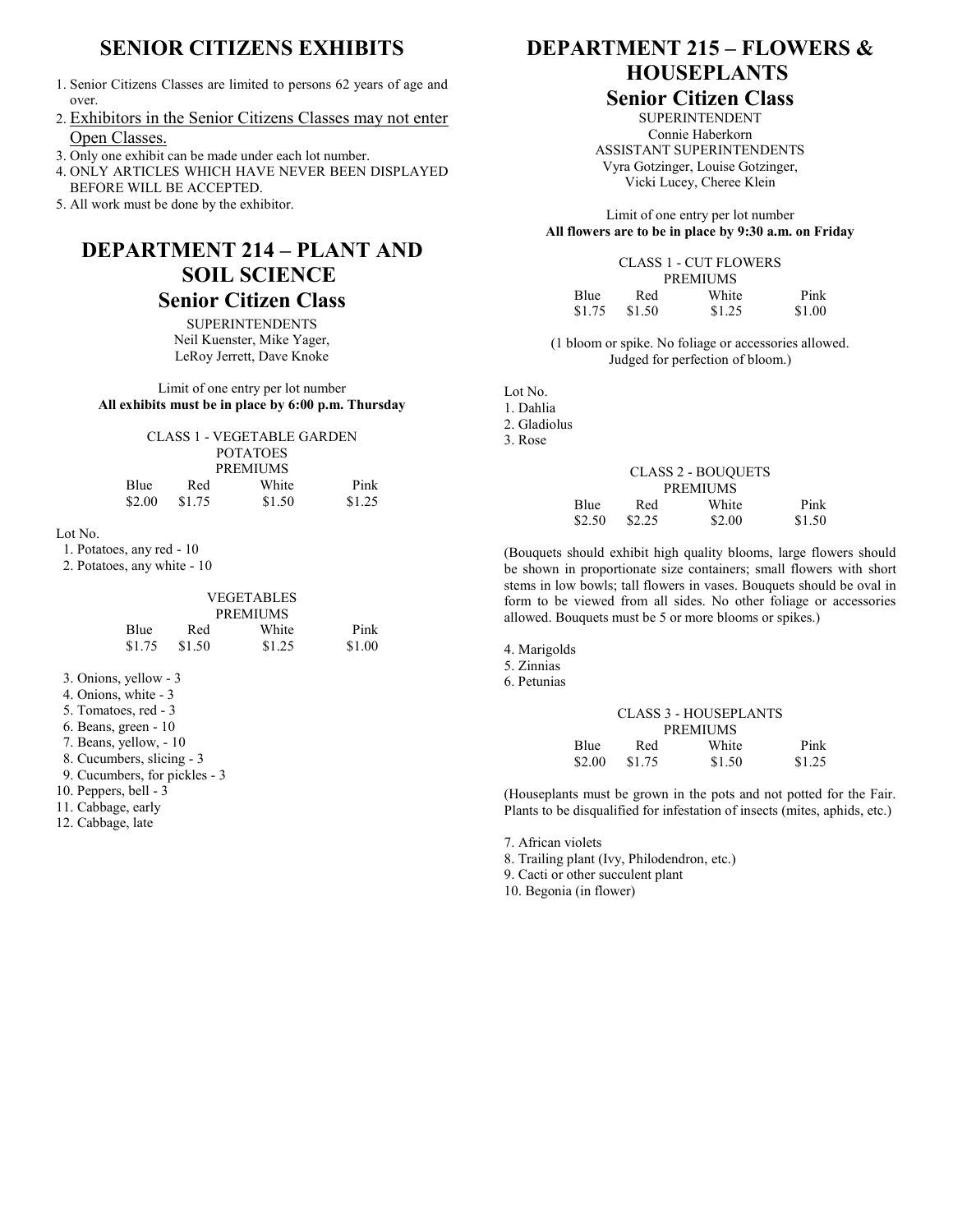## **DEPARTMENT 218 – CULTURAL ART**

### **Senior Citizen Class**

SUPERINTENDENT Bonnie Pink ASSISTANT SUPERINTENDENTS Virginia Rowe, Barb Cooley, Linda McKelvey

Limit of one entry per lot number **All exhibits must be in place by 6:00 p.m. on Thursday**

| CLASS 1 - CRAFTS |        |        |        |  |
|------------------|--------|--------|--------|--|
| <b>PREMIUMS</b>  |        |        |        |  |
| Blue             | Red    | White  | Pink   |  |
| \$3.00           | \$2.75 | \$2.50 | \$2.25 |  |

Lot No.

- 1. Rosemaling
- 2. Weaving
- 3. Macramé
- 4. Tatted article
- 5. Creative stitchery
- 6. Creative stitchery (framed)
- 7. Bead or jewelry craft
- 8. Any article in leather
- 9. Any article made of plastic canvas (original design)
- 10. Any holiday decoration
- 11. Ceramic or pottery article-amateur
- 12. Collective hobby display (4 items from one hobby, made or collected)
- 13. Any other craft article (centerpiece, wall hanging, etc.)
- 14. Porcelain china painting

|        |        | CLASS 2 - PAINTING |        |
|--------|--------|--------------------|--------|
|        |        | <b>PREMIUMS</b>    |        |
| Blue   | Red    | White              | Pink   |
| \$5.50 | \$4.50 | \$3.50             | \$2.50 |

- 15. Painting, oil, any design
- 16. Painting, acrylic, any design
- 17. Painting, oil, paint-in-a-day
- 18. Painting, acrylic, paint-in-a-day
- 19. Painting, oil, portrait

#### CLASS 3 – RECYCLING PREMIUMS Blue Red White Pink \$3.00 \$2.75 \$2.50 \$2.25

20. Home recycling exhibit

21. Farm recycling exhibit

22. Any other article made using recycled material

### **DEPARTMENT 220 – PHOTOGRAPHY**

### **Senior Citizen Class**

SUPERINTENDENT Linda Vesperman ASSISTANT SUPERINTENDENTS Wilma Landon, Dave Pennekamp, Diane Pennekamp, Mary Udelhoven, Donna Martin

Judging - After Open Class Photography

Limit one entry per lot number **All exhibits must be in place by 6:00 p.m. on Thursday**

#### 1. **Exhibitor cannot use the same photo more than once.**

- 2. Evidence of any exhibit that has been shown previously, exhibitor shall forfeit premium earned.
- 3. Exhibits must be mounted on sturdy, **WHITE** tag board or poster board that is 14" x 11". No foam board.
- 4**.** No captions or titles allowed.
- **5. Entry tags with strings removed must be attached on front, flush to the upper right hand corner.**
- 6. All pictures must be taken by exhibitor but it is not necessary that finishing be done by exhibitor.
- 7. **NO MATTING OR CROPPING**
- 8. Pictures must be in color.
- 9. **Each exhibit is 3 photos no larger than 4" x 6" except those marked differently.**
- 10. **All enlargements are 1 photo unless otherwise marked.**

| CLASS <sub>1</sub> |        |        |        |
|--------------------|--------|--------|--------|
| <b>PREMIUMS</b>    |        |        |        |
| <b>Blue</b>        | Red    | White  | Pink   |
| \$4.50             | \$3.50 | \$2.50 | \$1.50 |

#### Lot No.

- 1. People same individual or different
- 2. Animal same animal or different
- 3. Grant County Fair
- 4. Winter scenes
- 5. Indoor
- 6. Sunsets
- 7. Wedding
- 8. Vacation
- 9. Special holiday event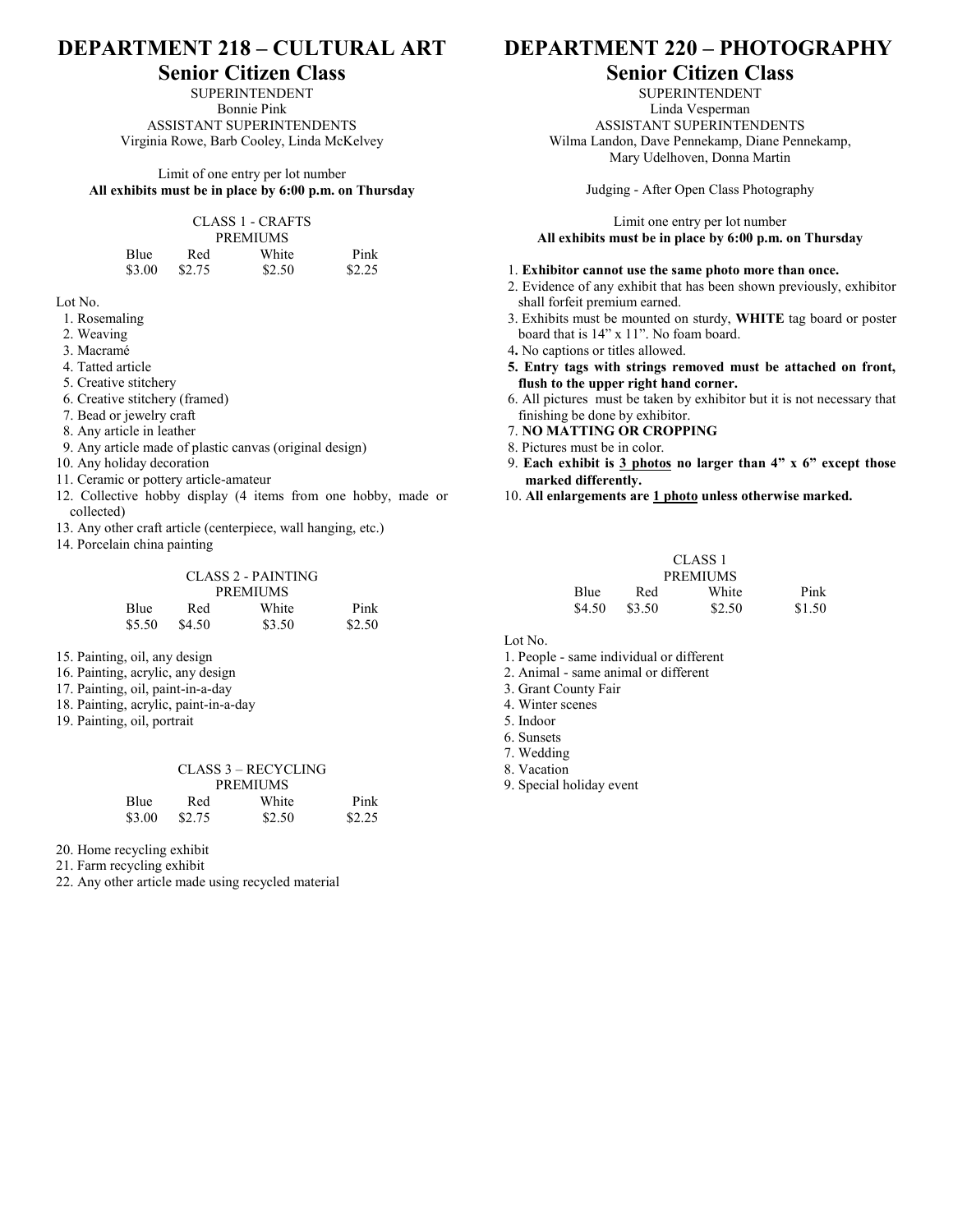# **DEPARTMENT 222 WOODWORKING**

# **Senior Citizen Class**

SUPERINTENDENT Bonnie Pink ASSISTANT SUPERINTENDENTS Virginia Rowe, Barb Cooley, Linda McKelvey

Limit of one entry per lot number **All exhibits must be in place by 6:00 p.m. on Thursday**

#### CLASS 1 - WOODWORKING

| <b>PREMIUMS</b> |        |        |        |  |  |
|-----------------|--------|--------|--------|--|--|
| Blue            | Red    | White  | Pink   |  |  |
| \$3.00          | \$2.75 | \$2.50 | \$2.25 |  |  |

Lot No.

- 1. An article for use in kitchen or living room
- 2. An article for use in farm or home workshop
- 3. Toy or homemade game
- 4. Wood carving any article, by machine or hand
- 5. Useful article or furniture or cabinet making
- 6. Refinished piece of furniture attach 3" X 5" card explaining how piece was refinished and materials used

# **DEPARTMENT 225 – FOODS & NUTRITION**

### **Senior Citizen Class**

SUPERINTENDENT Virgina Peake ASSISTANT SUPERINTENDENTS Bryan Peake, Janet Graney, Barb Canon, Mike Canon

#### Limit of one entry per lot number **All baking must be in place by 9:15 a.m. on Friday**

 1.Everything must be displayed on a 6" paper plate except where noted.

 2. Cakes must be a 3" corner or ¼ of a round, except for decorated cakes.

| <b>PREMIUMS</b> |        |        |        |  |  |
|-----------------|--------|--------|--------|--|--|
| <b>Blue</b>     | Red    | White  | Pink   |  |  |
| \$2.00          | \$1.75 | \$1.50 | \$1.25 |  |  |

#### CLASS 1 - CAKES

Lot No.

1. Angel food (unfrosted and right side up) 1/4 of a round

2. Yellow cake (unfrosted)

3. White cake (unfrosted)

4. Devil's food cake (unfrosted)

5. Spice cake (unfrosted)

|  |  |  |  | 6. Any other cake (unfrosted) |  |
|--|--|--|--|-------------------------------|--|
|--|--|--|--|-------------------------------|--|

| <b>PREMIUMS</b> |        |           |        |  |  |
|-----------------|--------|-----------|--------|--|--|
| Blue            | Red    | White     | Pink   |  |  |
| \$2.50          | \$2.25 | \$2.00    | \$1.75 |  |  |
|                 |        | $ -$<br>. |        |  |  |

7. Decorated cake with some type of bag and tip decorating: Judged on decoration only, may be on a form.

8. Decorated cupcakes or cookies – plate of 2

9. Decorated gingerbread house

| CLASS 2 - COOKIES |        |        |        |  |  |  |
|-------------------|--------|--------|--------|--|--|--|
| <b>Blue</b>       | Red    | White  | Pink   |  |  |  |
| \$2.00            | \$1.75 | \$1.50 | \$1.25 |  |  |  |

- 10. Ice box plate of 2
- 11. Chocolate drop plate of 2
- 12. Oatmeal drop plate of 2
- 13. White rolled plate of 2
- 14. Any other drop cookie plate of 2
- 15. Sorghum or molasses, rolled plate of 2
- 16. Filled cookie plate of 2
- 17. Brownies plate of 2
- 18. Bars other than brownies plate of 2

#### CLASS 3 - YEAST BREAD, ROLLS, QUICK BREADS

- 19. Bread, graham, rye or whole wheat 1/2 of 8" x 4" loaf including end
- 20. Bread, white small loaf 1/2 of 8" X 4" loaf including end
- 21. Bread, made in bread machine 1/2 loaf include end or side
- 22. Coffee cake or Swedish tea ring
- 23. Rolls, cinnamon (2)
- 24. Quick bread banana nut or zucchini small loaf
- 25. Muffins (2)
- 26. Donuts (2)

#### CLASS 4 - PIES (Either full size or individual)

27. Pastry Shell (6"-9")

28. Pie - Fruit filling, 1/8 of pie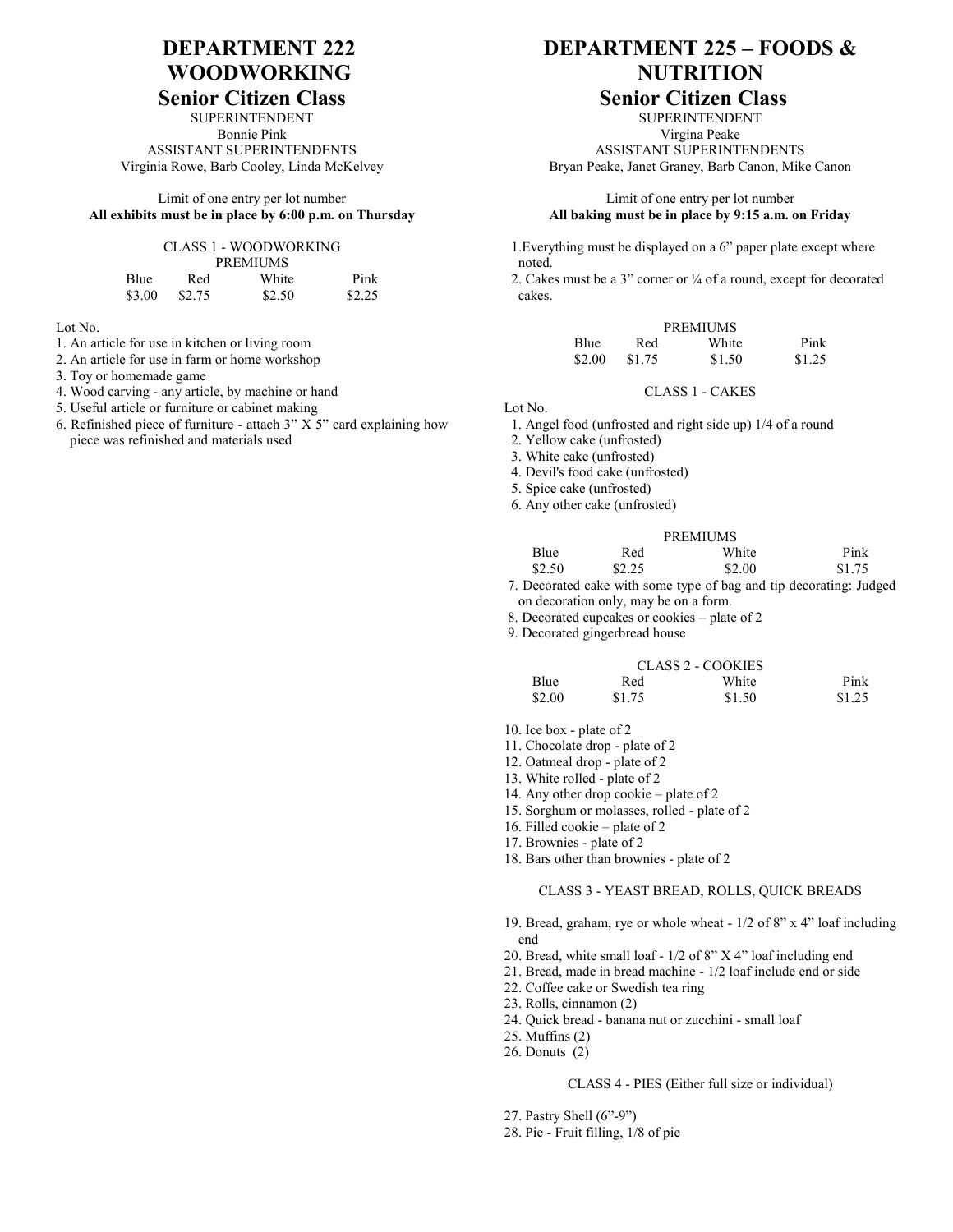29. Pumpkin pie, 1/8 of pie

- 30. Pecan pie, 1/8 of pie
- 31. Any other pie, 1/8 of pie

#### CLASS 6 - CANDY

3 2. Peanut Brittle (2)

33. Divinity (2)

34. Fudge, chocolate (2)

35. Any other candy (2)

#### CLASS 7 - MISC

36. Alter recipe to make healthier

37. Recipe collection

#### CLASS 8 – GLUTTEN FREE

38. Any drop cookie – plate of 2

39. Bread dinner (2)

40. Cake (unfrosted) – 3" square corner

41. Brownie or bar – 3" square corner

# **DEPARTMENT 227 – KNITTING & CROCHETING**

### **Senior Citizen Class**

SUPERINTENDENT Bonnie Pink ASSISTANT SUPERINTENDENTS Virginia Rowe, Barb Cooley, Linda McKelvey

Limit of one entry per lot number **All exhibits must be in place by 6:00 p.m. on Thursday**

|                 |        | CLASS <sub>1</sub> |        |  |  |  |
|-----------------|--------|--------------------|--------|--|--|--|
| <b>PREMIUMS</b> |        |                    |        |  |  |  |
| Blue            | Red    | White              | Pink   |  |  |  |
| \$2.50          | \$2.25 | \$2.00             | \$1.50 |  |  |  |

Lot No.

1. Crocheted article for the home (example: doilies, dresser scarves, etc.)

2. Crocheted afghan

3. Crocheted garment

4. Knitted article for the home (example: pillow covers, etc.)

5. Knitted afghan

6. Knitted garment